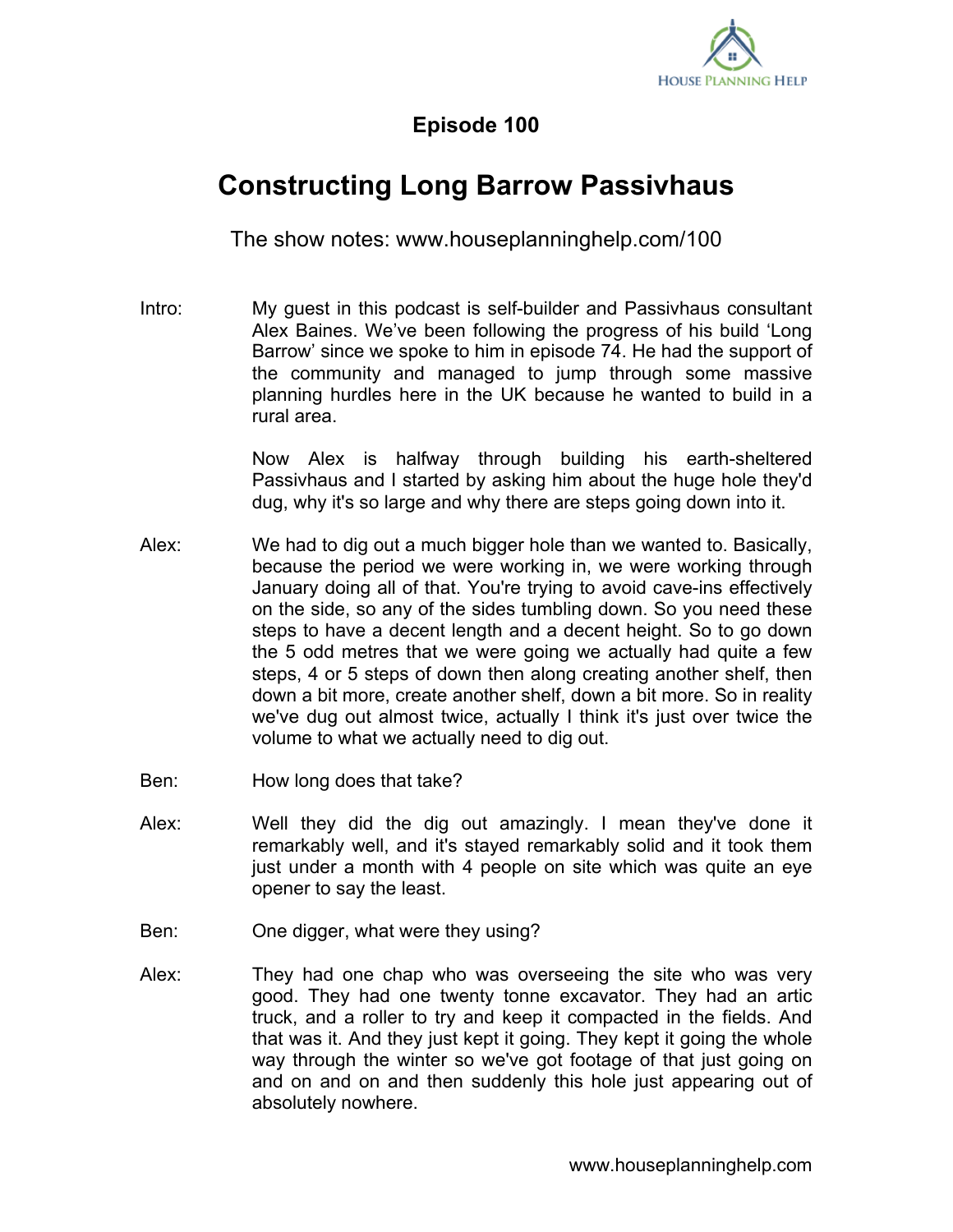

- Ben: And it's quite good that you weren't taking that anywhere. If you'd had to ship that off site would that have been a disaster in terms of cost?
- Alex: As it was never an option I'd never really researched it, but all my friends that do, yeah. It's quite a bit cost to move that amount.

We've got a bit of land here that we could put it into, and then it meant we could also use it as backfill, which is why it's cheaper rather than take out the smallest amount, put in iron plates or something to support the sides. This was the easiest way and the cheapest way.

It also means that there are possible alternatives in the future. One thing arose just last week of a local stonemason I've been speaking to, came to site and saw the actual rock we'd taken out of the very bottom. And he now thinks that he can turn that into basins and possibly other fixtures and fittings around the house and around the land.

So there's a benefit to all of that but we've had this philosophy of we don't throw anything away on site, or get rid of anything, until it's absolutely proven that we cannot use it. And that's including all the earth. I've got a few, I've actually got a couple of a local farmer and another friend who actually want some of our clay to use to either line ponds and stuff like that. So for some of it if we don't use it will be going those ways as well.

- Ben: Let's talk about ground water, because I don't fully understand this situation. When you dig into the ground, is there always going to be a level that the water is at or if you're up high would that change?
- Alex: This is where you've got to speak to the engineers, because I don't always get it. We came across being told right we've got ground water at a certain height, and we dug a good couple or 3 metres past that level. So I'm sort of expecting this hole that's going to fill up the entire time. But it hasn't really. It's sort of had this dribble of water occasionally going into it in two corners of the site. When it rains, yes a fair bit of water gets trapped there.

But I think ground water, it depends on the strata of the rocks as to where it pools and where it collects. Or just to where it runs past and runs through and here we've got to know where it runs through but we are below that water table level. In theory.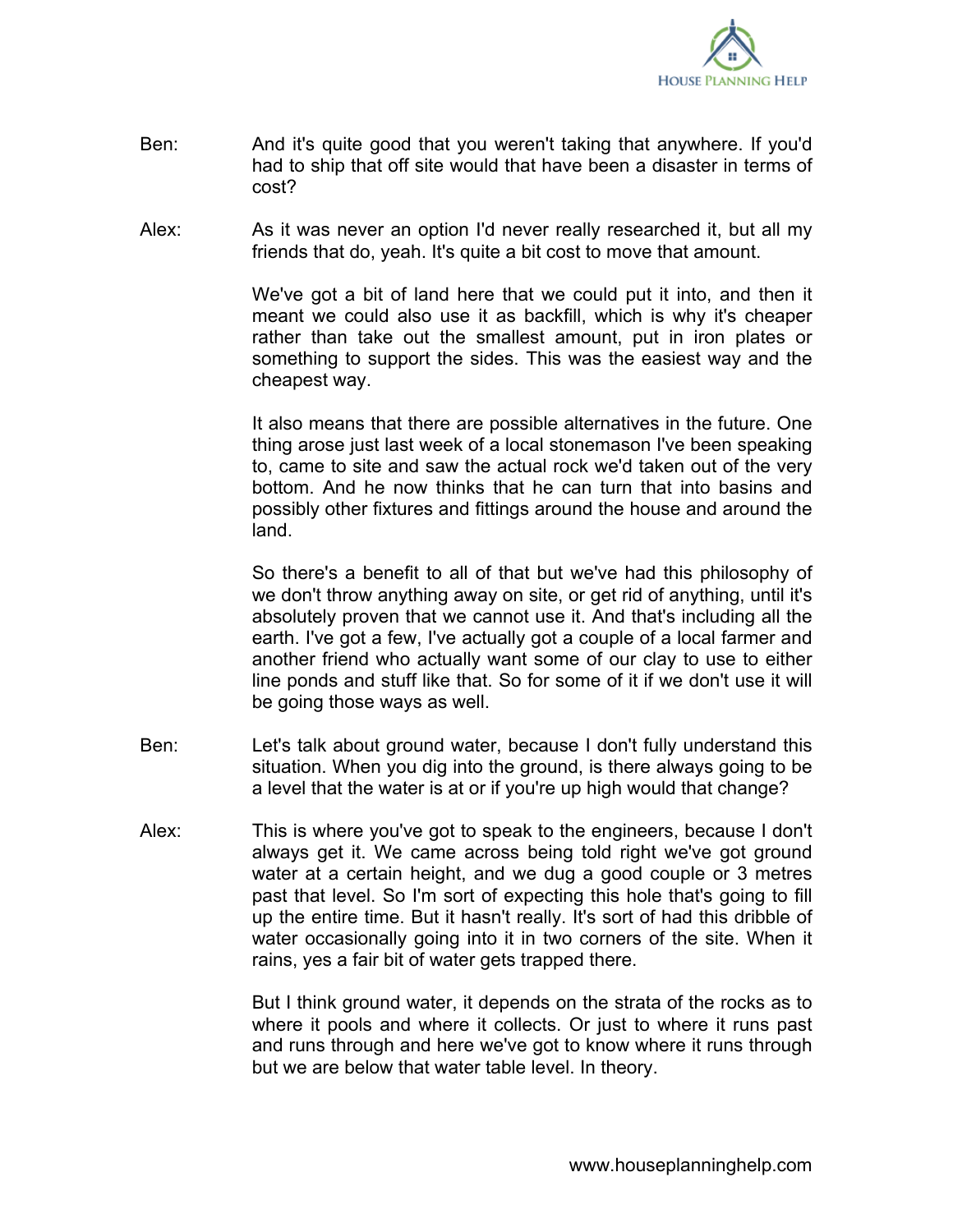

So we've had to do quite a lot of extra, well not extra, but we had to know all about our waterproofing, what's going on below ground etc. But the water situation is one of those that if you do dig down you've got to be aware of. Now if we'd come across a place which filled up back to that level instantaneously, that could have scuppered the whole project completely. Well, because we're meant to have glass down there and we're meant to have opening doors down there so that would have been, not your traditional basement because it's exposed on that south elevation. If it was a traditional basement there is a way of tanking the whole building, it would make little difference. You'd reinforce the walls, you'd tank them, they're waterproof. So here we're lucky, there's not a vast amount of water coming into it. We are on the top of a slight hill. Sometimes hills do have water coming out quite close to the top. Water sources for rivers, so.

- Ben: And the build system that you've got for this, does that mean that you're not quite so worried about water because you've got lots of concrete and, is it insulated concrete form?
- Alex: Yes, so it's the ICF building. So what we've got is, I'm not worried, to be fair I'm not worried at all about water ingress into the building because underneath we've got a double layer of waterproof DPC effectively, wrapped up into a waterproof, sort of waterproof membrane that goes the whole way around the ground perimeter. But on top of that also, all of the concrete is waterproof concrete that we've used below ground so it's different to that that's being used above ground.
- Ben: So concrete can't be relied upon to be that layer? You always have to have a damp proof membrane?
- Alex: No, no, not at all. I think concrete can be relied upon to do that, but in this case we are doing belts and braces. We want to get everything right, we want to prove that everything works. And the main other reason to it, the concrete to me is the backup. I don't really want water running through the insulation, because that would reduce the effect of the insulation. So if there is a water path can get through it won't degrade the insulation as such, but it will pull the heat.
- Ben: Tell me about this pump, because you had to install it in the end. Why?
- Alex: We got a pump because we do have water coming into that hole. Absolutely, because we are below the water table. So not only is it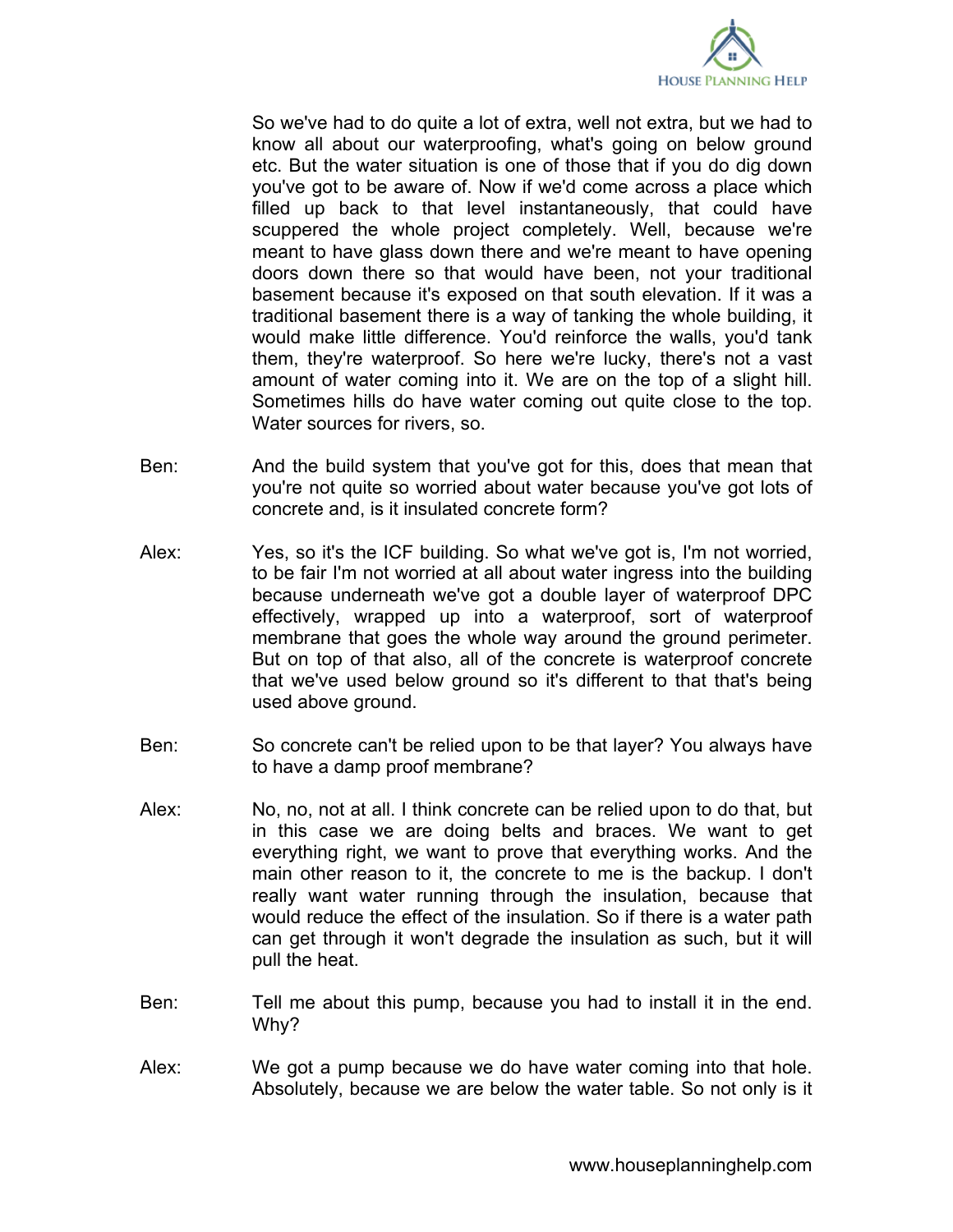

a big hole that collects water, so there's run-off from the field and everything else, but there is this constant drip. So that pump during the summer was hardly on but if we have a heavy rain storm it might after it's collected water about an hour or two later end up having to run for an hour or two to get rid of the water that's in there. Anything that's below ground generally we will have some sort of pump sump system, something that has to get the water out of that location.

At the moment I bought a remarkably simple, cheap pump from Screwfix, just to go through this construction phase before we put in a decent system afterwards. And it's held up remarkably well. I think it was £100 and it's now been going for a good 10 months and never really had an issue.

- Ben: But this is an aspect that again, I don't know, would all cellars or anything underground, would you get a similar situation or is it unique to where you are and almost a safety measure as you say, throughout the summer you haven't got it doing anything?
- Alex: Yes, so the pump is there, it is a safety measure. It's there to get rid of the water that I know that in the winter otherwise it would come up the windows. If we didn't have a pump there the water would eventually, over a certain period of time and I've no idea how long but it would fill up to that water table level.
- Ben: But do you see what I'm asking here, I'm not sure of this myself, but when you dig down into the ground, would you always really need something to get this water away? Because I always understood it is you just dig into the ground and that's fine so long as you sort it out. Just seems crazy to have to pump?
- Alex: Yes, it depends an awful lot on where you are. Absolutely. It also depends on what you're designing. So if we didn't have anything on our south face, any glass, if it was literally a proper basement, it could be sealed and then we wouldn't need anything.
- Ben: Right, that's what I'm thinking of then. Okay, got that now.
- Alex: But it effectively, yeah a lot of people do it and a lot of people don't have tanked basements they will have pumps. But depending on your rock strata, depending upon what the earth is around you, you may require it you may not. It depends upon your location.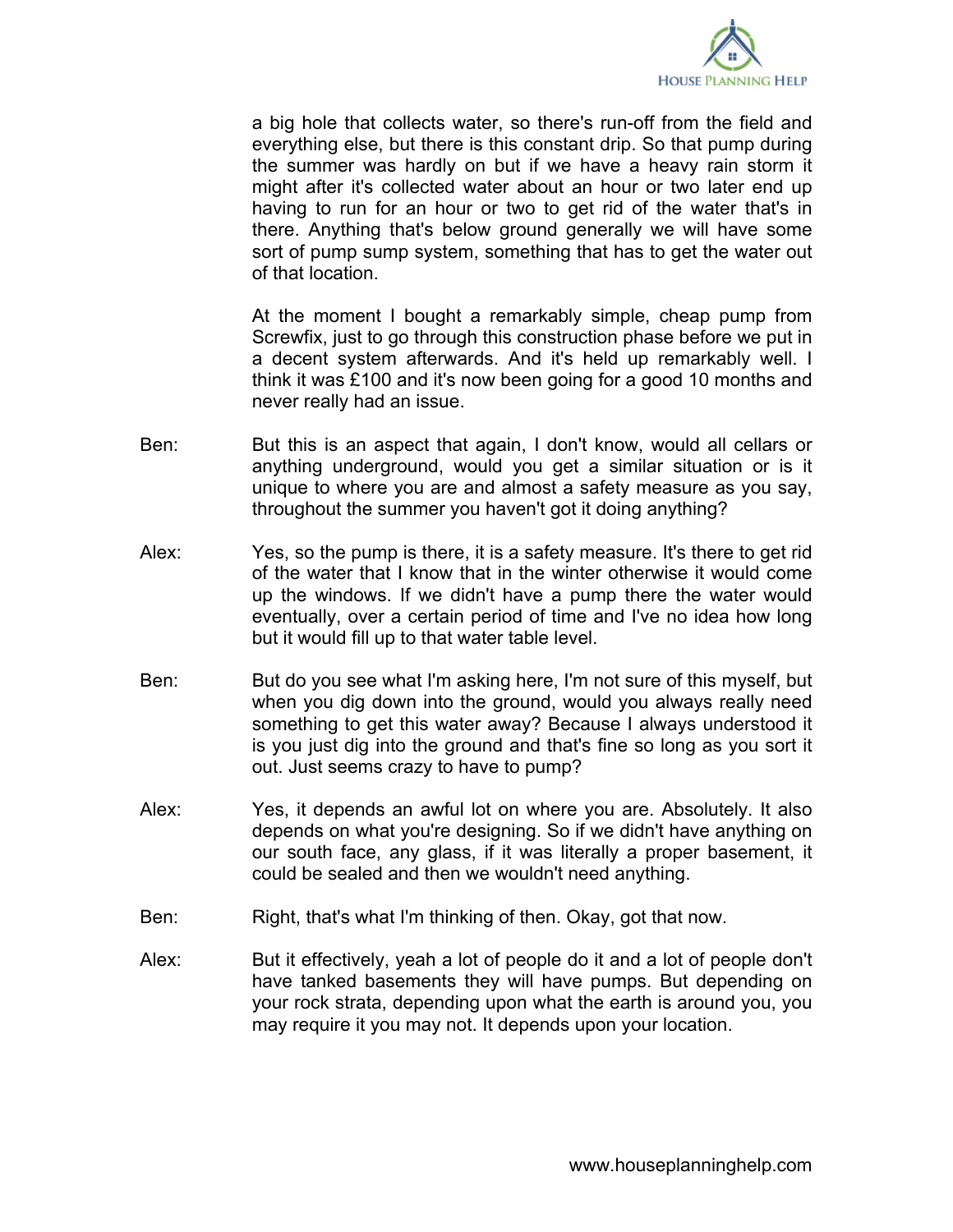

- Ben: Let's get out of the basement shall we! [Ben laughs.] So what happened after you laid those first few layers and is it just very very simple, you're almost putting your box down there, your ICF?
- Alex: Yeah it was. Actually it was remarkably simple, and slightly novel to all of the design team. We basically put in a blinding layer which was effectively a very thin layer of cement, concrete on top of the earth. Actually it was on top of a little bit of hardcore down there just to get a level base. Because the one thing that I know from my experience is if you get the base wrong you spend the entire rest of the build trying to correct it as you go up and as you go up and as you go up.

So my main aim at that stage was to get everything absolutely spot on. Make sure we'd triple checked all of the measurements and the heights and everything was working. So we got this flat blinding layer down and it then meant that everything could be laid down on top of that really easily. So then you have the DPC on top of that, then we have the rest of the construction on top of that. But at that stage we had, what was new for me and most of the team, was we put the table down there and had our design team meeting in the middle of this hole, on the middle of site on rather a nice day! Which was a way of just sort of bringing it all together. It meant we could look at what was going on around us and appreciate it and be in the space. And it also means that now going forwards people can remember that starting point, that rather than meeting in the architect's office or somewhere else.

But from there it was very easy. We then put waterproofing line down, we put the insulation down, we poured the base. Then we had a period of a wait as we were getting the final steel design done. So we actually then built the east, north and west walls out of the ICF. Poured the concrete into those but we had to wait on the south side because we couldn't actually build the walls before the steels went in. Those steels went in, eventually after we'd agreed the design.

- Ben: What are the steels doing? Are they for that first floor trying to support that because there's a lot of concrete up above?
- Alex: The steels are really quite simply they're supporting any large openings. So windows can't support any structure above them so it is there to support the structure above them. Where we've got small openings, actually the standard concrete ICF works fine, but where we've got those two large openings on the south side, a steel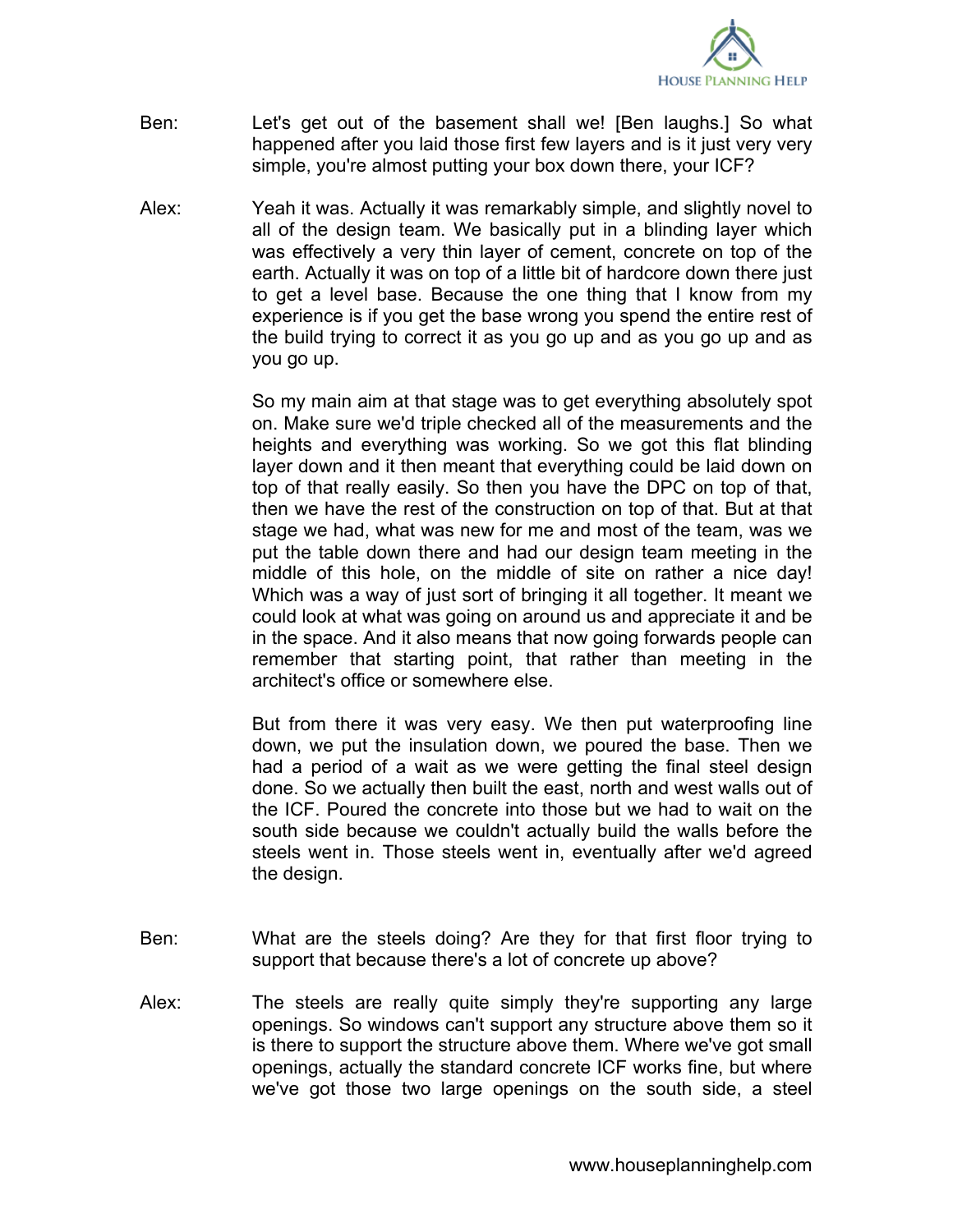

across there to put then the concrete planks on top of, was much easier and actually much more robust, structurally robust. Otherwise we'd have had to construct a deeper base for the concrete and it might have been quite tricky to build. So the steel holds that south elevation where all the glass will be and means that there's no weight load bearing on to any of the windows. That's the sole reason it's there for really.

- Ben: Having just had a walk around on the first level, the basement and then up to where you'll have all the living space, it's still a lot of concrete isn't it? Does that play on your mind? It's a big space and a lot of concrete?
- Alex: No it doesn't play on my mind at all. Because the design of the building, and the whole ethos of the building, is it's there to last for centuries. Having said that, that is the last of the concrete. All the internals is changeable. Everything from now on is stuff that we can put in and take out.

The whole concept and the reason we're using the concrete is twofold. One, there are no internal load-bearing walls. There is no internal structure to this building whatsoever, meaning that as families develop and change, as people's living styles change in the centuries ahead, they can just move internal walls. They can put up new room dividers, they can take them down. So the advent of the whole sort of big open space living area that people now have, which didn't exist a hundred years ago, people are now knocking down walls to have that. Well here you can just take out a wall, which frankly would be for me half a day's work. And I have very little knowledge of actual labour. Putting up an internal dividing wall is not a big effort. So it means that we can chop and change.

It also means that we didn't know, and we still don't necessarily know, whether our family will get bigger or not. I'm planning on stopping at two but that may not be the case. But if things happen we can re-divide the space. We can change the space. My grandparents, this is another example, it's now quite likely that they will come and live with us. As such we need to reconfigure that part of the house. So where there was an office, where there was the simple bedroom, is now going to become almost a separate integrated flat for my grandparents. And we will reconfigure that but it's meant no impact on the design thus far because it's open span internal and that's because of the concrete.

The other benefit of the concrete is the mass. The heavyweightiness. The actual absorbent effect of heat. And we're hoping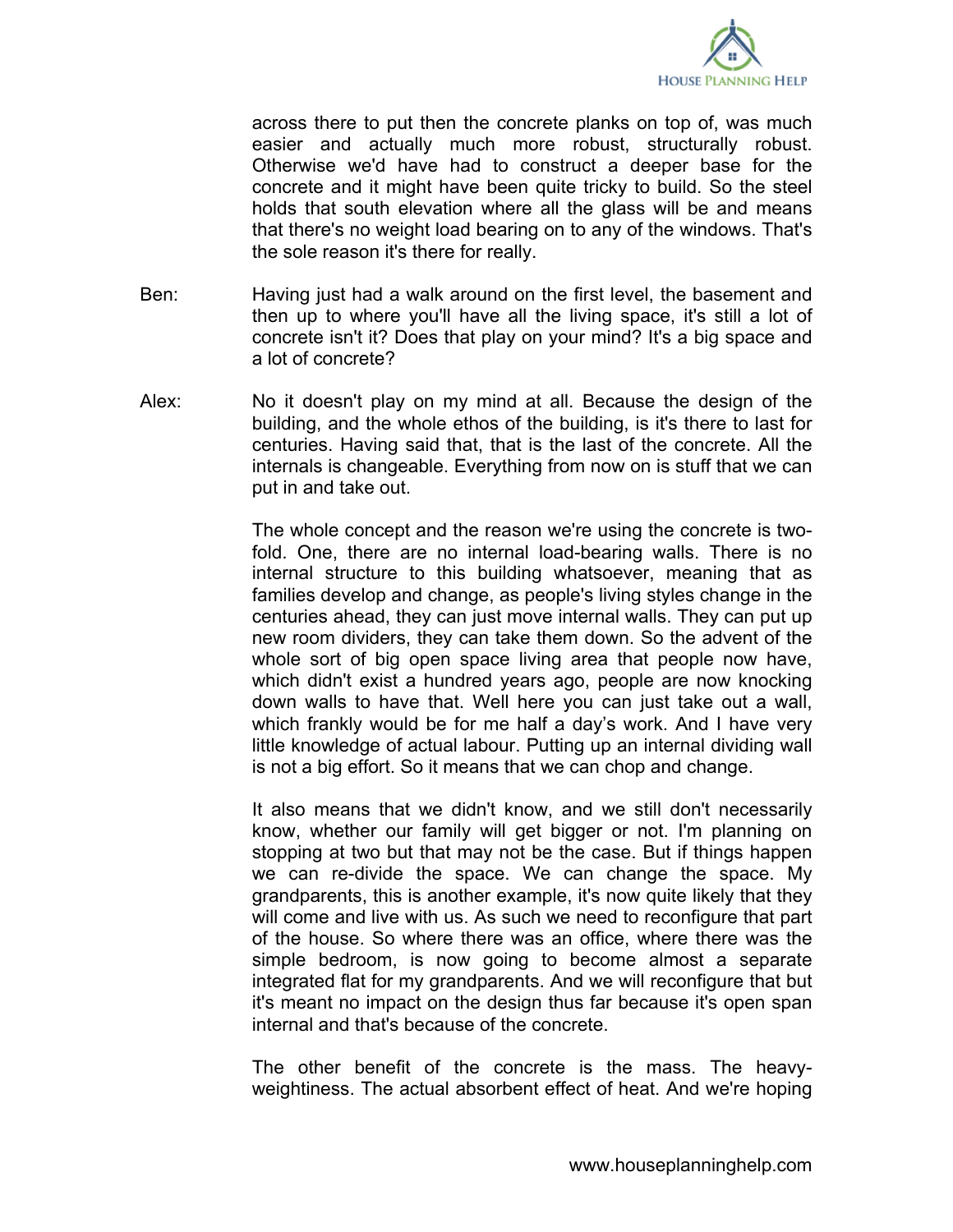

it's going to absorb heat through that late summer period, more autumn period and retain that heat through the winter, because it's the floors are connected into the walls, and the insulating effect of the walls mean actually it will release heat slower back into the space. That is an aspect which is still not fully researched and Loughborough Uni, they're installing a whole load of monitoring equipment on this to actually see exactly how it works and what the effect of an ICF system is in terms of the latent effect of heat in the building.

- Ben: I don't know whether I raced through all of the construction part but it is quite simple, isn't it? If you understand the ICF product, it really just clicks together, you pour in the concrete - that's the walls, then you're layering on concrete - that's the next level, then you do the same again and then today as we record this they're putting on the roof. Have I just hugely oversimplified that or is that more or less what's happened over the last few months?
- Alex: Yeah, I mean that is effectively what's happened. The only extra part, the only complication, is really down to the structural engineer who decides how much steel needs to go into the walls for reinforcement for the concrete. And that can speed up and slow down that construction of ICF quite dramatically.

We have quite a lot going in here. I can't necessarily comment on, I personally think it's too much but I'm not a structural engineer so I go with the structural engineer completely on this. But that's effectively all there is to it. The big advantage also to us is I don't have to do any more airtight membranes to the building, that the concrete itself is airtight so we've created our, effectively our airtight insulated building in one hit and all I've got to do is really pay attention to those junctions - the window junctions to the concrete effectively. Make sure the airtightness barrier is there, make sure the thermal bridges aren't there.

- Ben: And when the floor for example was being put down as strips of concrete, they just put a little bit of concrete in between to join them up, is that more or less how it works to keep that continuous?
- Alex: Yeah, so that one was a new one to me. So you've got these precast planks get put in and they get put on the wall and when they first come in you walk on them, they bounce. Well that was, that was an interesting one for me! [Alex laughs.] You can literally bounce up and down and they move a little bit because they are pre-stressed and they are effectively curved end to end. So the middle is generally around 20 or 30mm higher than the edges. So it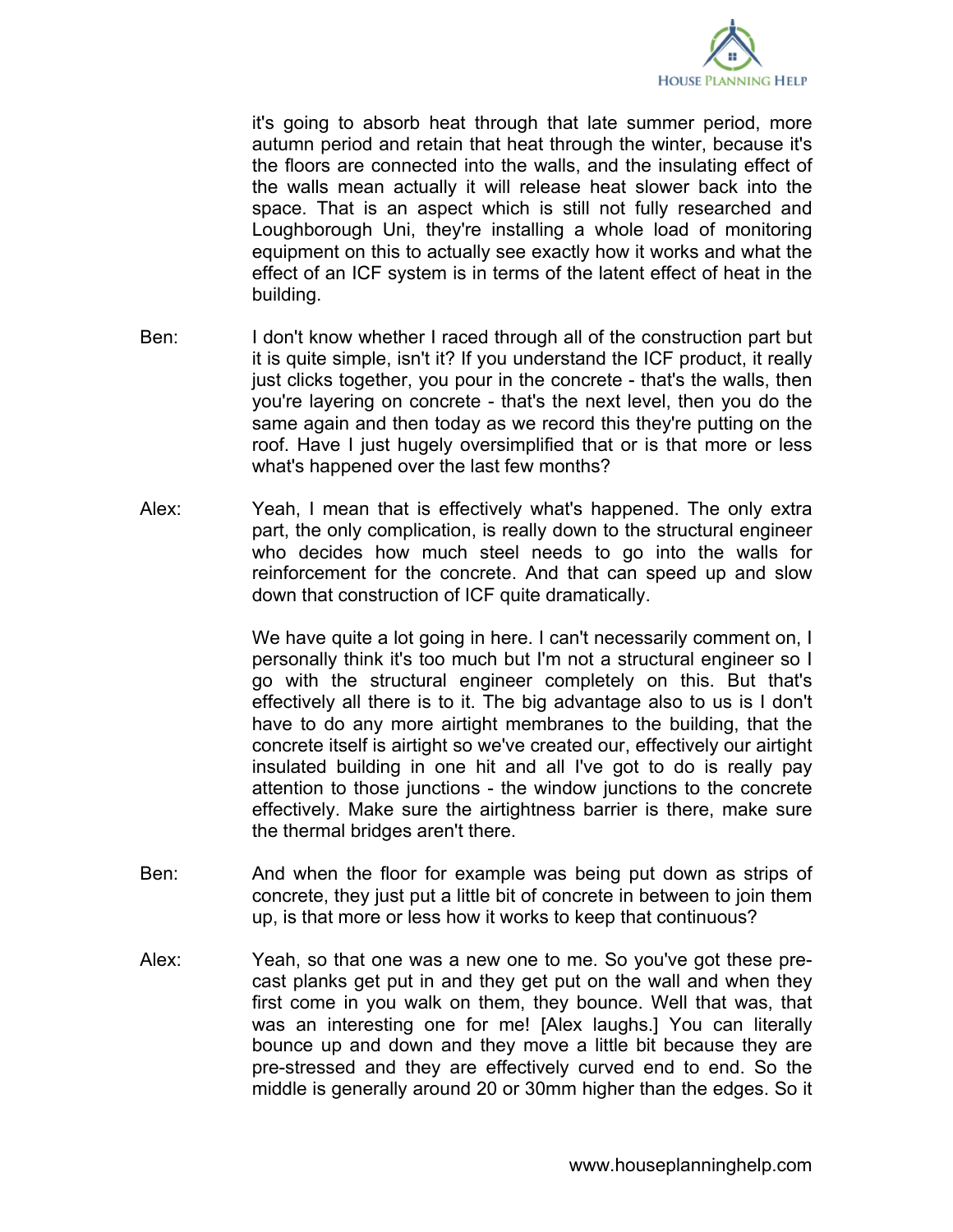

is pre-stressed for any weight that goes on it etc. And so yeah, you walk on them and they individually move, but they tie them together by pouring a grouting mix in between them so they're keyed in the edges which means they can then pour this mix and it solidifies them all together. So suddenly you go from this slightly surreal moving concrete building to something that is absolutely rock solid because it locks them all in together. But yeah, that was not necessarily unnerving, but definitely sort of one of those turn up on site, it bounced, 'what, this is meant to be solid, how does this work?' type reaction. [Alex laughs.] It was quite fun.

- Ben: That's definitely not something you expect. Windows are the other aspect that really stick out. You're obviously going to get a fantastic view and we know that's why you've got so much glass, but there's a lot of glass! How many square metres? Not only is it going to cost a fortune, but the shading aspect, so take me through all of this.
- Alex: Yeah. I can't deny any of that! [Both laugh.] At all!
- Ben: Maybe you don't want to take me through this?!
- Alex: No, no. Well absolutely! There is, I would never ever have advised any client to ever put in anywhere near as much glass as is going into this building on the south side! There's not much on the north side at all. There is none on the east, there is none on the west. And those are more difficult to deal with in terms of shading.

In reality we were looking at putting this glass in and using external shutters. From a passive nature I'd much rather design the windows to be the right size that you don't actually need any external blinds or any improvement to the actual glazing in terms of improving its G-value for solar glare control. But here we do have the views, we do have the space and we do have the height. And architecturally and from being on the site it didn't make sense to restrict the window size.

And also we were trying to get in as much light and heat to actually get into the concrete core to hold that heat through to the winter, but controlled.

So the original plan is the large windows but external blinds to control that heat gain. That has slightly changed in recent weeks and we don't necessarily have a full solution yet but the windows are slightly larger in terms of the vertical height. Not that the overall window area is larger, just some of the opening windows go slightly taller so the windows above, that create the curve, are smaller.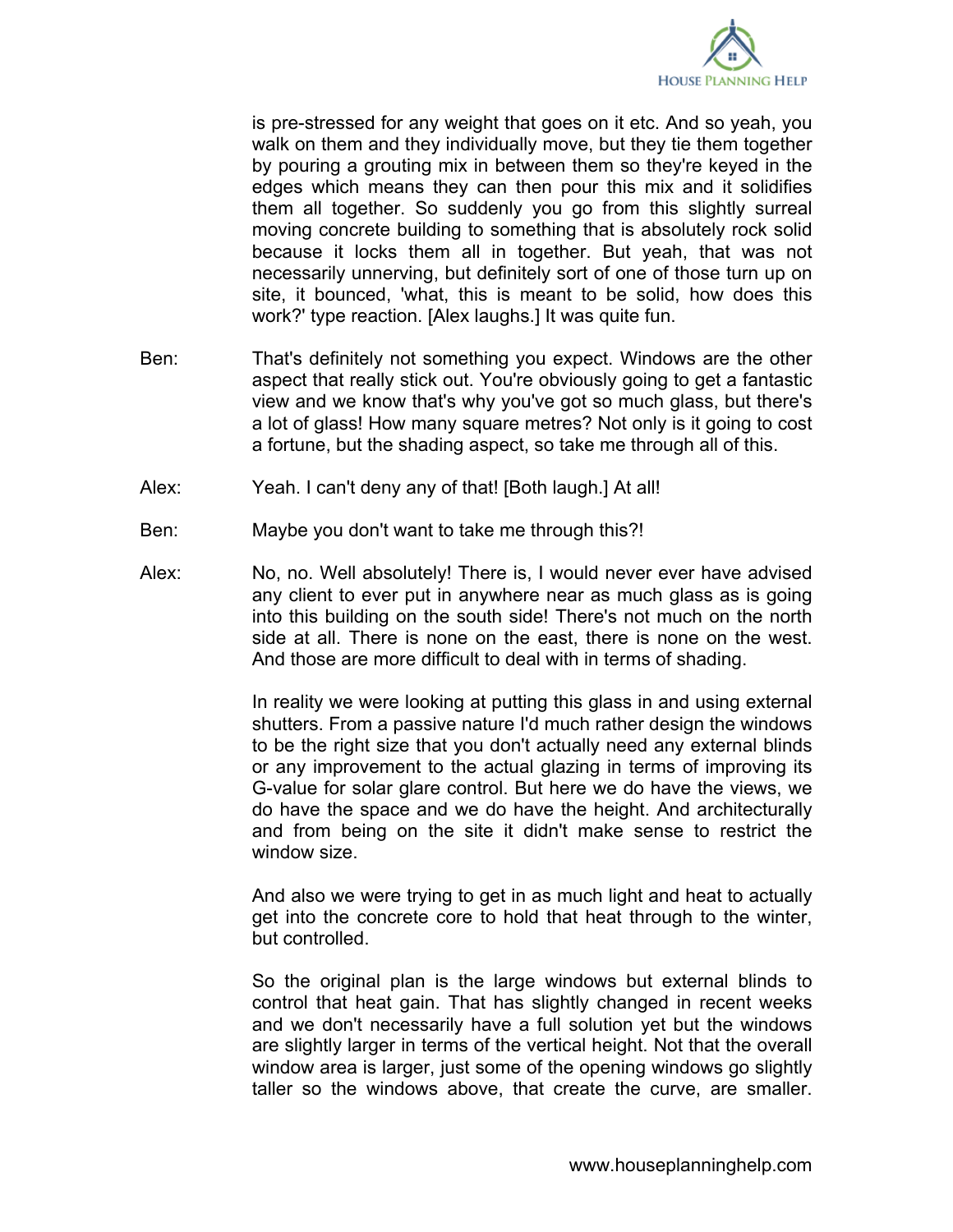

That has had a knock on effect of we're now not sure how to put in the external shading. So we're now re-doing a number of calculations to see what we can do for that to deal with that overheating, because that is undoubtedly the single biggest problem on this site.

You're absolutely right. That's the bit that we've got to watch out for. It is a large cost. It is, but it creates the space, the large windows, especially in the main opening area. They create the feel of light and the actual view that you get here, because don't forget that the problem that you've got with this building is it's below ground. Even the upper floor is 1.5 metres below ground. So you've got to stop that feeling, that sense of being below ground.

So downstairs, we've got an extra foot of height in the downstairs area to what we'd originally planned much much earlier, before we went to planning. But we increased it because, it was either someone mentioned it or we'd seen it in a programme, that actually the difference of having the extra little bit of height made, it stops you making you feel as though you're below ground. There are two things that make you feel as though you're below ground, and one is a low ceiling and two is little light. And because we are below ground we wanted to obviously negate that aspect. So we've got a bit more height downstairs and we've got hopefully enough light. But upstairs you are below ground, and you do look out and you do look out at the surrounding grass level that's sort of chest height at points. So again, by having more light coming into that space, hopefully the aim is that mentally it'll get you over that *I am below ground* thought.

- Ben: And on that basement level, are you concerned that it's too dark? I mean I sometimes look at earth-sheltered houses and they all seem to have this challenge of the light. Just the nature of what it is, so what do you think having seen it with the roof on?
- Alex: I think you're absolutely right. I think they all do have that challenge. That's inherent in the design. I think we should be alright, because we've got one area that we've, I suppose a couple of things that we've got in our current design, is you've got the bits that are dark in the building downstairs. Well, there's the plant room, that certainly doesn't need any light. The bathroom, well how often do you use a bathroom and desperately need daylight? Yeah, debatable, it's nice but it's a nice to have rather than a necessity I would say. The bedrooms, well they're on the south side and they've got windows. They've got decent height. And the main entrance room for downstairs and the playroom for the kids as it is,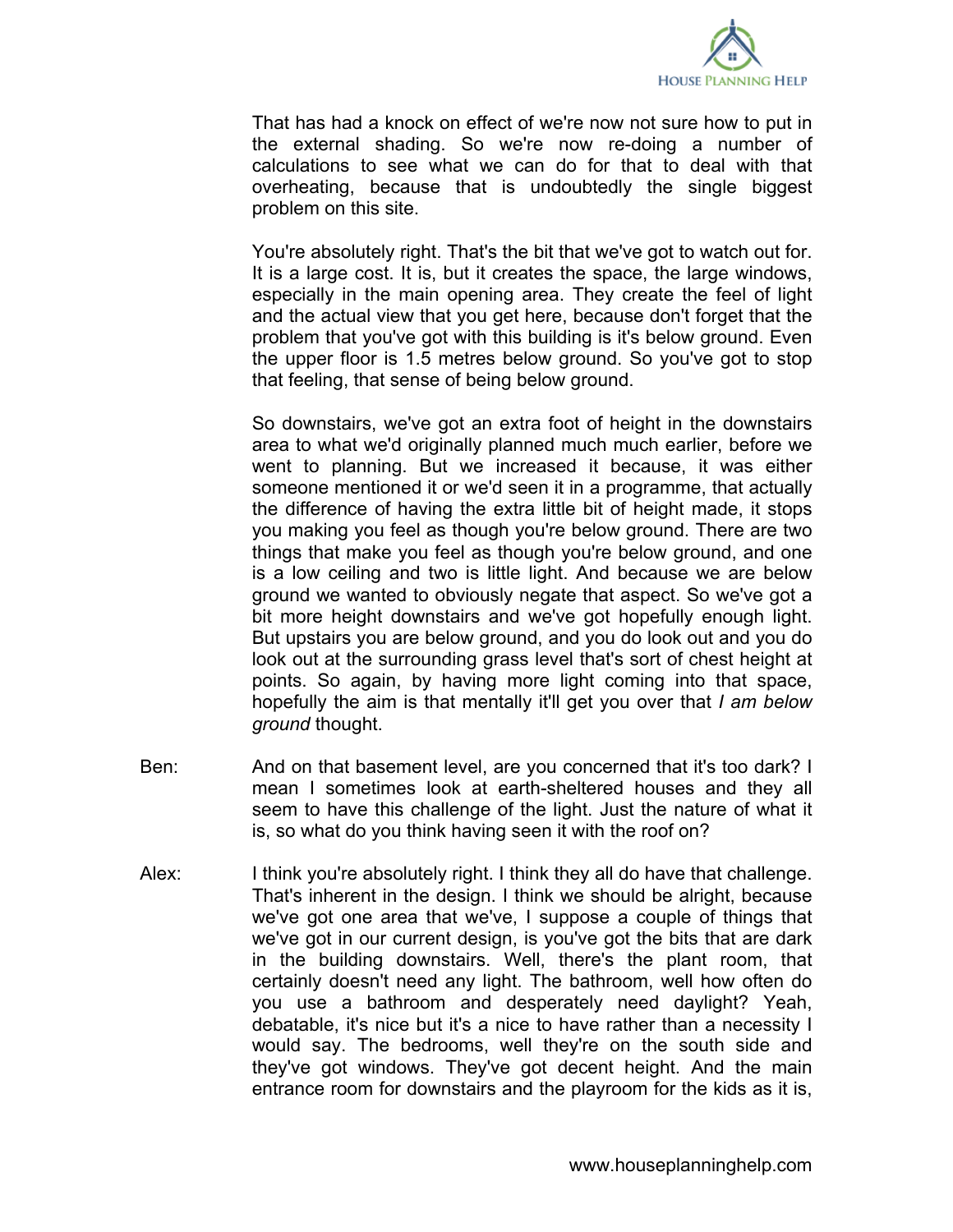

or whatever it may be in the future, as you come down the stairs, that's the only bit that's really the full width of downstairs and that's got the windows on the south side, but it's got the stairwell. And that was a later change in our designs in that the stairwell is now, it's been opened up for a potential lift for my grandparents for the house.

So we've got this place for a lift shaft, so it's 1m / 1.5m wide, and it's meant the stairs had to be built around it. But at the top of the stairs is the entrance hall. And that's got a lot of glass. And what it's meant is actually we've got a hole, quite a big hole, at the back of the building that has natural light coming down to it from that entrance hall, because you've got glass right over the top of the stairs straight down this area for this lift shaft, straight into that back area. So that's why I think it's going to work quite well. It was an architectural design that they actually wanted the light coming into the back. The rest of the building we don't need light at the back of the building. So it works okay.

- Ben: But if you flip it on its head, and I sometimes bring this back to the planning, but let's just say you'd had a box two levels above ground, you could be having natural light down there, that wouldn't be electricity you're using. I sometimes feel I should be blaming planning, although it's given you the opportunity to build it's made you build a bigger house and go below which has given you issues and cost you more and the cost is something I want to come onto next!
- Alex: It has, but I don't think I'd have it any other way necessarily because it works in terms of the flow of the building. It's meant that our upstairs is where our living space is. Downstairs is bedrooms for the kids, well they're normally in bed by the time it's dark. And yes, the central area play space but we're in the middle of the countryside. Their play space is really the outdoors. It's not downstairs. Downstairs is there for when it's raining and horrible and gloomy. Well when it's raining and horrible and gloomy, even in a daylit space, most people have their lights on. So I don't feel as though we're losing a huge amount there, and especially with the modern advent of LEDs and all the rest of it, it's not going to be difficult to light that space for basically no energy.
- Ben: Let's talk about money then, because this is a big job that, you knew it was a big job when you started and I sometimes wonder whether you probably knew you'd be in this situation too, but how is the money side of all of this going?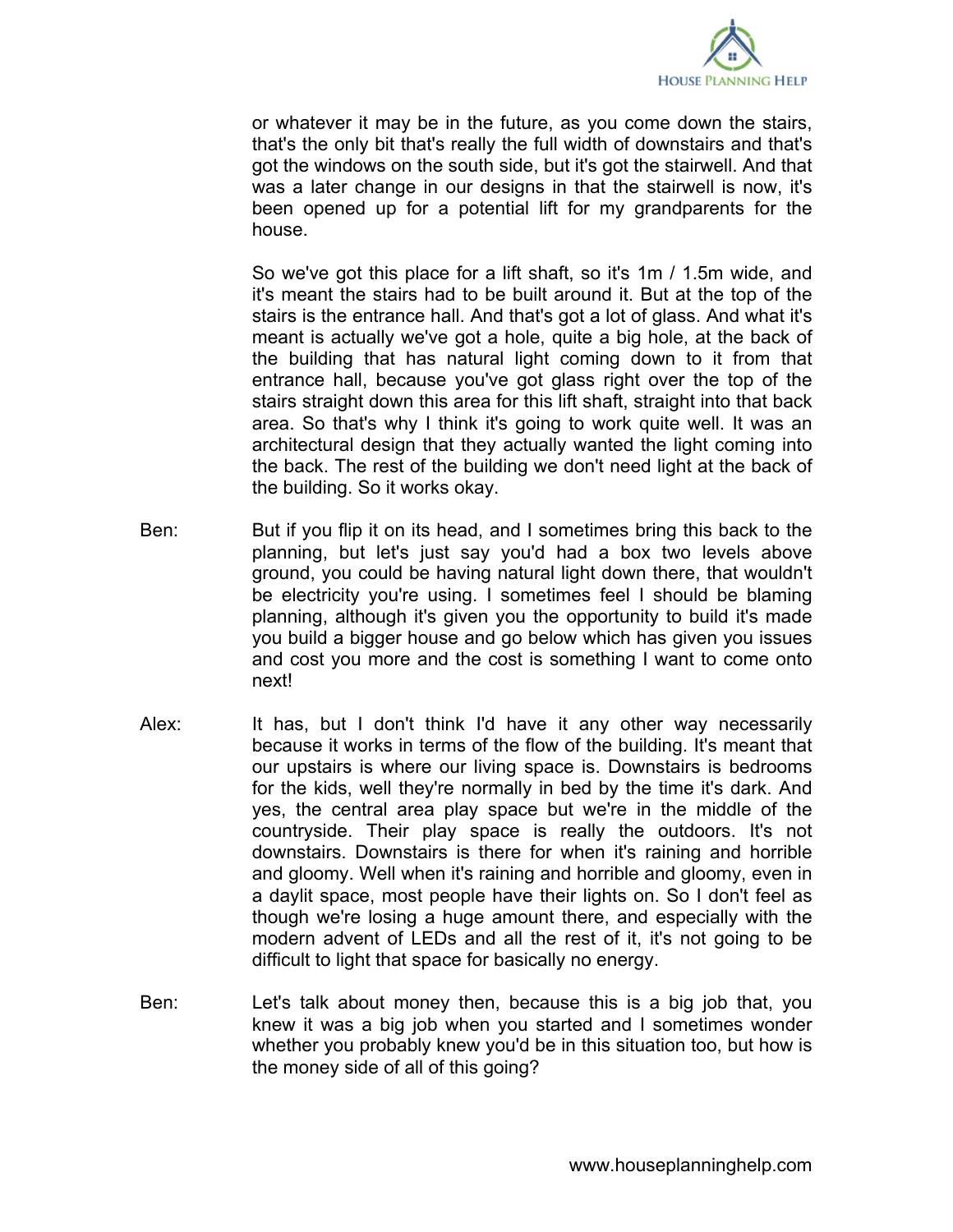

Alex: It's intertwined with how's life in general going, I suppose. We got off to a difficult start. We always knew there might be a challenge with the ground, we weren't sure.

> The contract for the actual shell is exactly as we thought it was. It's the budget we were given and we're working to so that's not a problem. But the contract for the shell was based upon providing a flat working area at exactly the right height. And the problem that we had was getting down to that level.

> Item 1 was digging down and getting through the rocks, and actually having to get the excavator to then get a breaker on the end and a 20 tonne excavator with a breaker couldn't get through some of the rock, which took a bit extra. Meant the hire was longer, meant that things cost a fair bit more.

> On top of that we had someone come in and tell us that we, even though, I don't know if I quite got this, but even though we had hit rock the earth underneath wasn't that far away and it was quite likely that we were going to have heave. Which is basically because we've taken off so much earth, what's underneath could push back up and basically push into that space.

> And as a result we've had to spend a lot more in the basement of the building to reinforce that concrete to stop it from breaking us back if the earth did rebound. Frankly I can't see how it could, but the cost of that is a lot went into the ground which I suppose you probably would avoid if you didn't dig down.

> Apart from that we are on track on the finances for that side. Apart from the fact that I then left my work about 3 months ago at the point where we were just starting on the actual proper construction phase of the building. That's obviously had the knock-on effect that I don't have the mortgage in place to finish it. So now the challenge is now that we're getting the roof on, I'm getting very close now to needing to go back to work to get the mortgage to finish the job. So there's been a few extra costs.

> I was hoping that actually the money I already had saved up was going to get us to the watertight stage. It's not. It's not going to get the windows in. It'll get the rest of it done but not the windows because of the money that went into the dig-out and preparing the base. It's one of those things you deal with.

> So my wife and I were perfectly prepared that things might prove difficult. It's going to take us a lot longer. We wanted obviously to be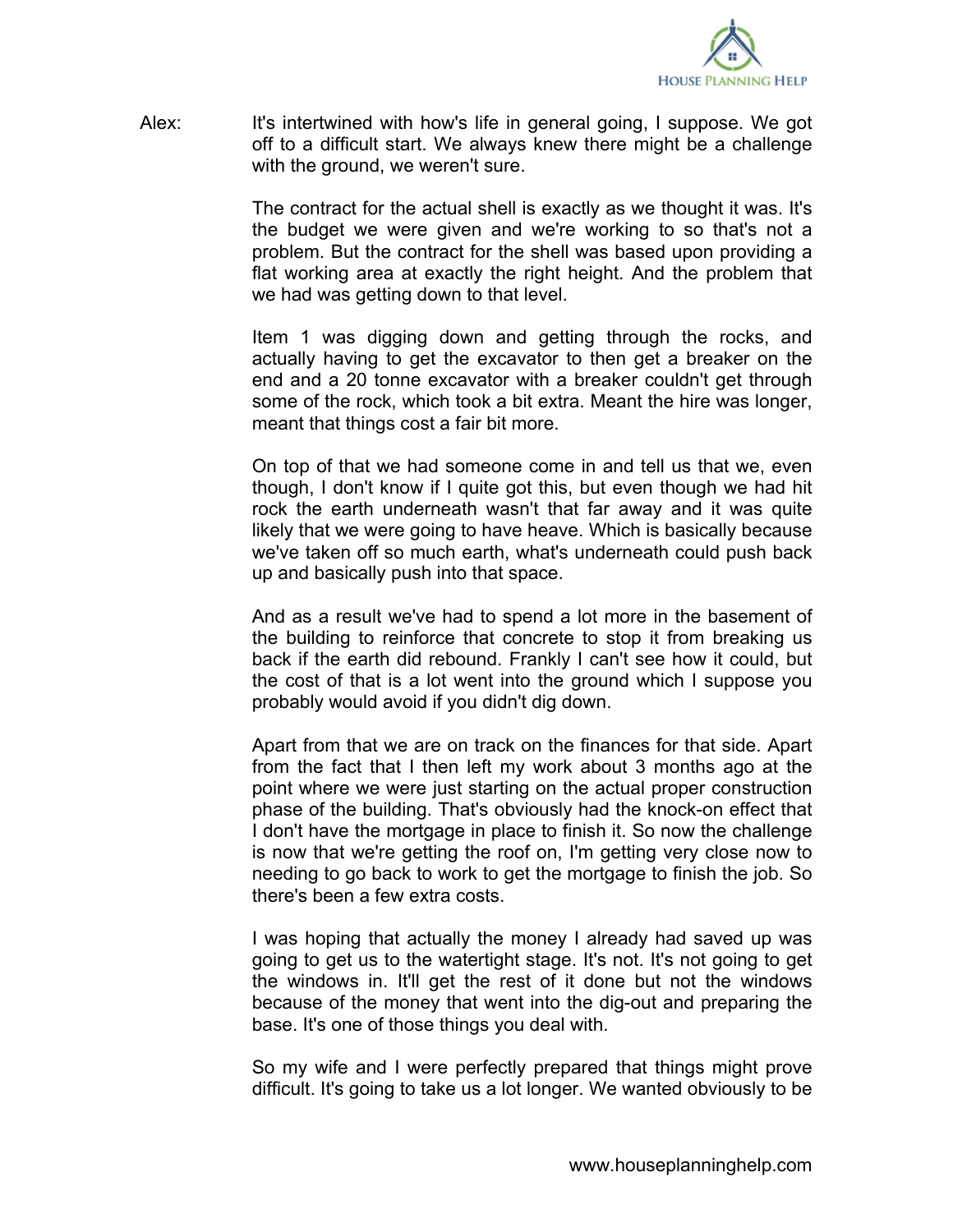

in this year if we could. That's not going to happen. We're probably not going to have a number of items in the building that we wanted to have. Does that matter? No. The building's been designed from the outset as a building that can adapt and change and as long as we put in items in there that aren't things that can't be reused or recycled, then we're fine. We can put in a very simple, cheap, functional kitchen. Whether I get some more money in the future or someone eventually buys the house they can put in what they want at that stage. The space is completely adaptable. I don't need to kit out things with the very best. The things I need to get right and need to spend the money on is things like the MVHR and the plumbing and the electricity. Outside that, room dividers, well it doesn't really matter.

- Ben: What are your options then when it comes to money? Do you have any or are you at full stop?
- Alex: I have a bit left but that's really for this next stage so it will come to a full stop, probably in the next month and a half until I can get the mortgage to finish it. So at that stage we'll then see. So if I get myself back into work in a month's time there'll be a little bit of time with the mortgage company to finalise the details for the mortgage and for them to feel satisfied that it's obviously going ahead as planned before they release the funds. At that stage I will go straight ahead with ordering the windows. That's pretty much all detailed out and specced out so that will literally almost be pressing the button and just saying go. Same with the flooring that goes in upstairs and the ventilation system so actually that stage should then be relatively quick.

I've still got a few design items to nail out internally. We're trying to test out what we're going to do with the hot water distribution and go for a micropore system which we haven't fully finished designing yet. So there's certain things I can still do over the next few months to actually design those out and get that finished. But we can go ahead pretty quickly once we've got that to that stage.

- Ben: You mentioned to me that you weren't interested in borrowing money from family, so why?
- Alex: Yeah, borrowing money from family is an interesting one. Partly persuading them to do it shouldn't be necessarily difficult. I know that in my situation at the moment borrowing money from family wouldn't be necessarily be an option, but for another year anyway.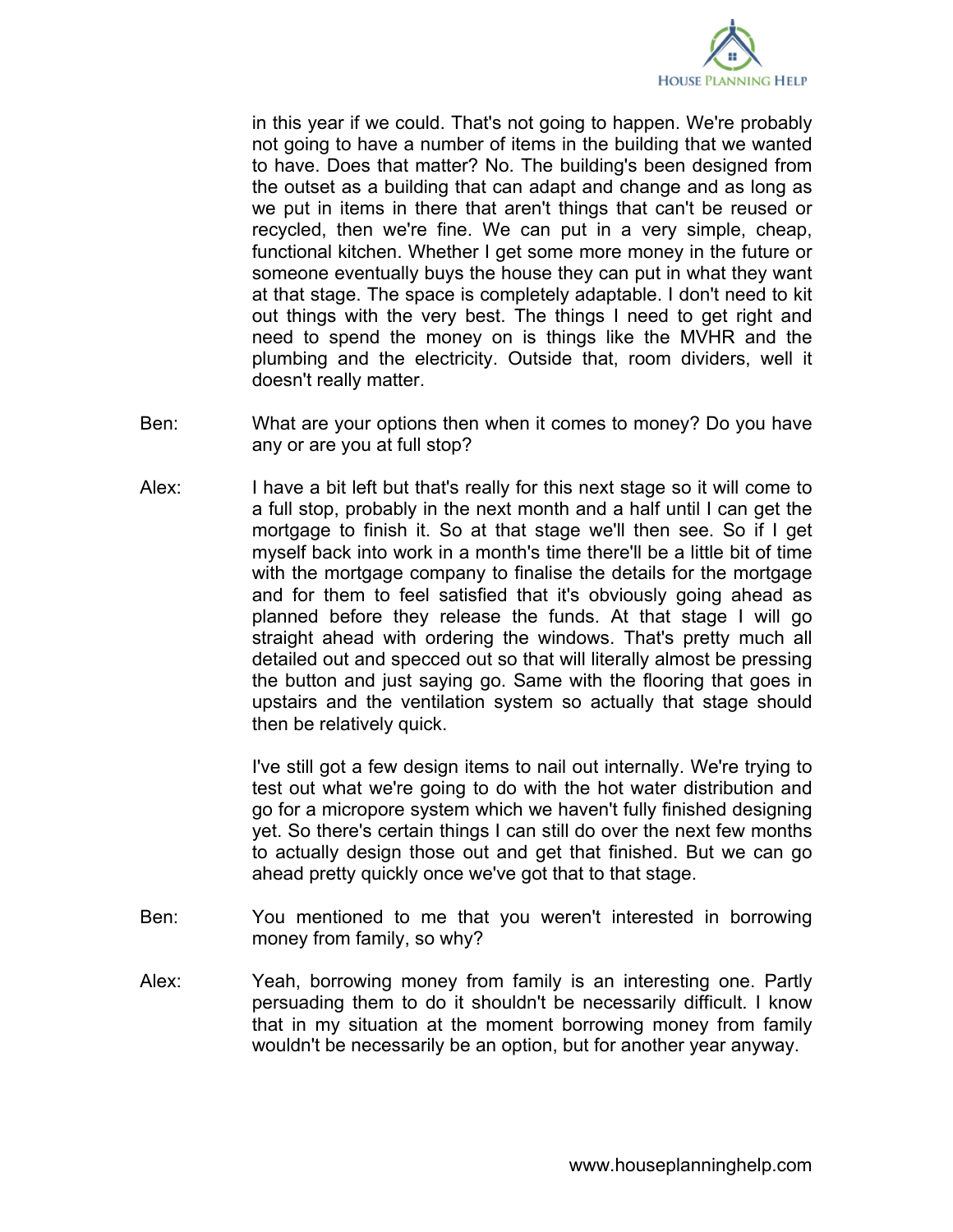

But it's more that historically I started my own company, must be 10/15 years ago now, which I closed a number of years later. And a number of family people had invested in that. We'd taken the difficult decision to close it which everyone agreed on and everyone understood, but I still feel beholden to them on that basis. And for me if I can avoid that aspect I think it's got to benefit everyone's relationships.

It's all very well saying to people I'll lend you the money that's absolutely fine, you'd do an agreement, but every time you see them, every time you speak to them, there is always that in the back of your mind - I've got to do that.

Well paying back the money, the mortgage equivalent, you pay back over 20 years. I'm not having a relationship with my family over the next 20 years of constantly being there just going I know that I've still got to pay this back to you and I know that I've still got this amount coming out this month to you. I don't think it's necessarily healthy for everyone. Certain situations, certain families who can afford that amount of money to not be an issue, yeah fair enough, possibly. But they are few and far between.

- Ben: Are there any other money avenues, presumably the mortgage you're waiting for new work to be able to secure that? Is that what you mean?
- Alex: Yeah, effectively. The mortgage company they just need confirmation that I'm now back in permanent employment so that they can see my repayment plan. That's basically all it is. It's nothing really much more complex than that. It's for people to get a mortgage they need to prove that they can pay it back.

Yes, there's a lot of extra complications but we've got enough here, we've got enough money already in the site to prove that we've got the collateral later on should I not be able to pay back. The value in the site is much more significant than the amount that we'd borrow on the mortgage. Apart from that, yeah, not so sure, that's the way that money goes.

Yes there are options to discuss with some of the suppliers. Again, and actually to be fair some of the suppliers have discussed options with me, I wouldn't want to enter any form of agreement unless I can see definitely how it's going to get paid back. So I mean if I know the mortgage is coming in, a month's time, two month's time, fine. I can pay them at that stage and we've agreed that there'll be a payment at that stage that's fine. But saying it's going to happen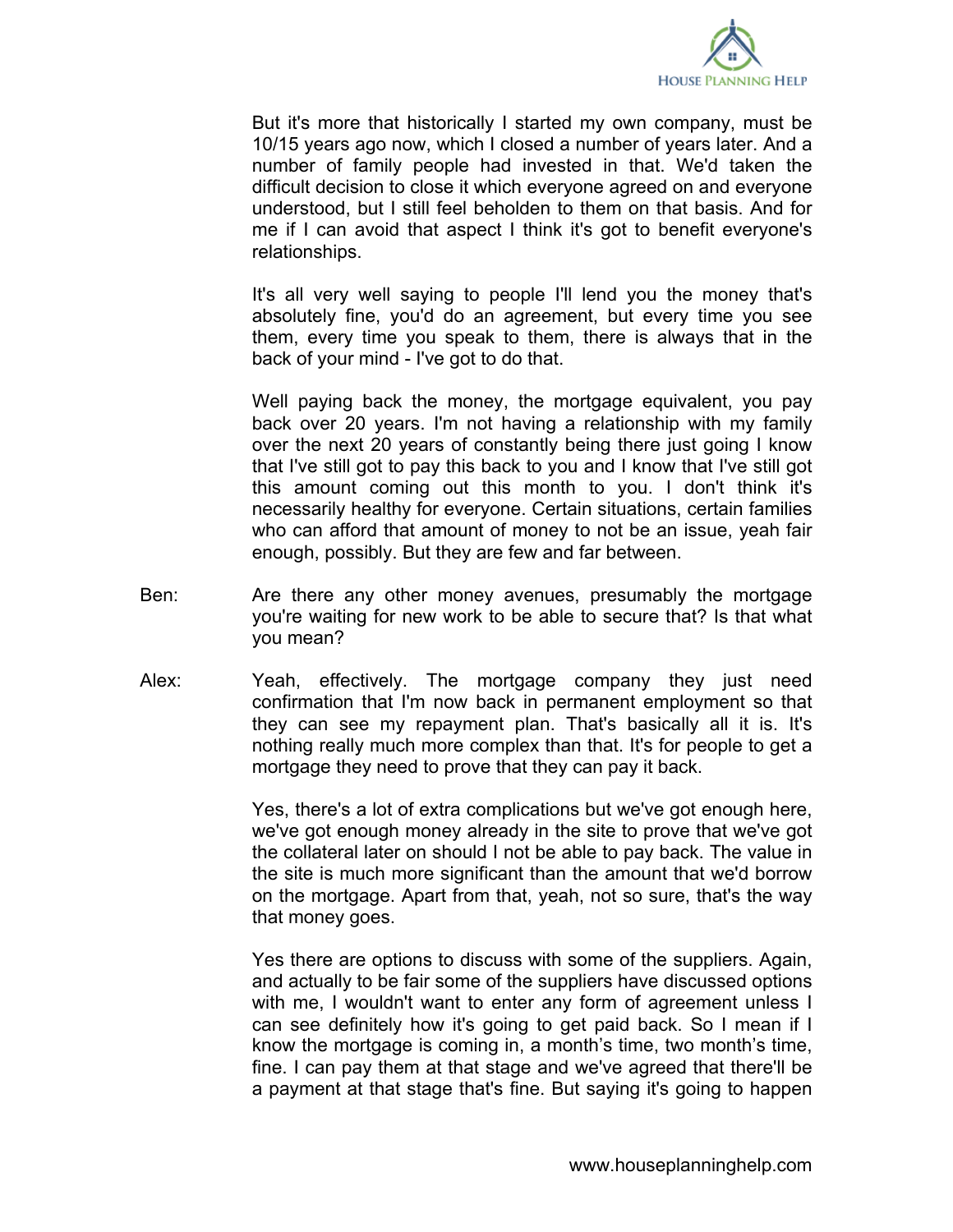

next year when I've got my job, what if something happens to me in the next couple of weeks and I can't get the job, or something like that. Okay, we're left with a big empty hole but we're not left with a debt which will be saddled on the rest of my family for the next number of years.

Ben: Thank you for being open about that, just because I feel it will help other people who are in a similar situation. It just does happen, life happens, we all know that.

> My one question would be about this planning. I'm sorry if I'm blaming it all on planning, but if you'd set out to build a smaller house with just as good credentials, could you have completed it do you think with the budget that you had so far or am I just confusing this whole matter?

- Alex: Oh no, undoubtedly no you're not. Not at all. You can build, if you get a budget and you've got the right team and the design behind it you can build to that budget. And I've seen it on countless projects I've worked on in the past, of building to a budget. And we've built large schools that have come in on time and on budget. And you're absolutely right, we could have come up with a design we'd have ended up yes, with a smaller design, probably with a design of a cottage.
- Ben: Would you have wanted that though? I still get confused, because you're building in a rural area where you've had to convince the whole community almost to support you, where is your dream in all this?
- Alex: Would we have wanted that? Yeah, we wanted a house to live in. It's not you know Grand Design which this has sorted of turned into, but it would have been a home and that's ultimately what you want is you want a home in a location that you love and enjoy.

So the design has caused that conflict but at the same time the planning would never have happened for a standard building in this location. It was never even an option on the table. If we wanted to build here we had to build something unique. We had to go into planning under the NPPF under para 55. We didn't have that option.

If we had a bit of land in a village, absolutely we'd have had that option and we'd have gone for that option. But, the problem with that is because it's in a village we'd have spent all the money in buying land so wouldn't have been able to build the house anyway.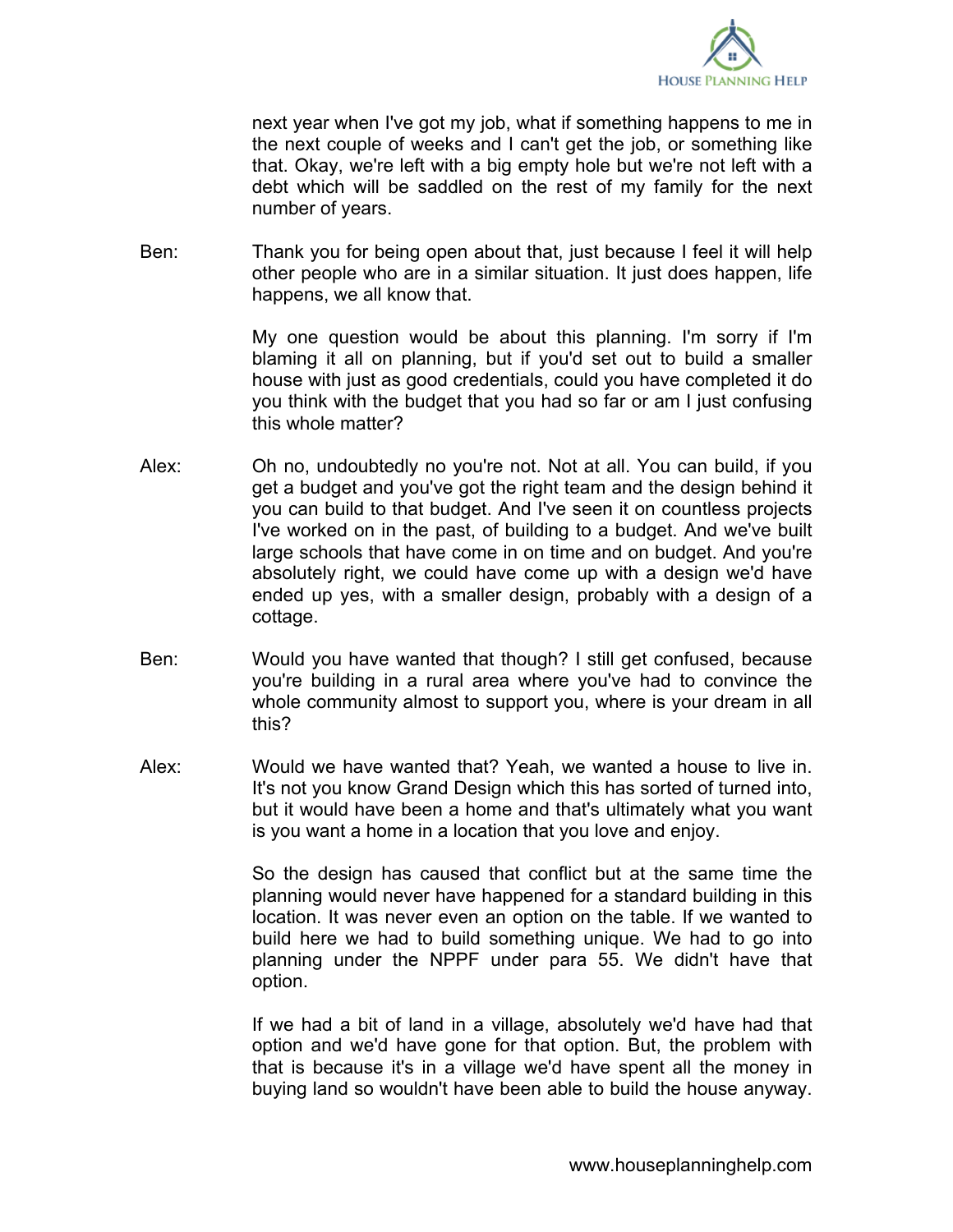

So we're sort of in a catch 22 in that situation! [Both laugh.] You're sort of okay one way, okay the other way.

- Ben: Just to explain Alex's house is beside your mother isn't it, so…?
- Alex: Yes, I probably ought to clarify.
- Ben: No, no that's been brilliant! As you say you've had the land to be able to do it. But yeah, swings and roundabouts.
- Alex: We've had the land to be able to do it and we took a risk on the land and the whole planning was a massive risk. But because there was the land we could take that risk and go through and spend the money on the planning application. It would have lost us a bit had we had to try and find a house to buy, but we couldn't find a house to buy in the local area so we thought well we're going to go for it. See what we can do.

The upshot of it is now that that land is worth significantly more because it's got planning. So it's got a building going into it. We'd never have been able to do it, we didn't have to buy that land in the first place. And actually I bought the land from my mother, but it cost pittance because it was not land that you can build on.

And that was the risk of the planning. So where other people would be spending £100k plus on land or £200k, or in certain locations £300k or £400k. And we've found out that this plot of land is now £300k. It was £16k before it got planning. I mean the scales are completely different. Well there's 99% of my budget gone in buying the ground, so it's swings and roundabouts. You do it one way or you do it the other way. You've just got to bite the bullet and do it.

- Ben: Well let's end on a high because you've been able to spend a lot more time here, so on-site during the day. How has that been to watch it come into place?
- Alex: That is a remarkably difficult question. Purely because I'm not entirely sure how to verbalise it. It's been incredibly useful both in my professional career and in my personal life. The personal life is probably easier to say. I've got a lot more buy-in to the actual building that yes I know that we're designing it and all the rest of it but I've been able to see every step of it. I've been able to help, I've been able to make sure that all the details are absolutely right, I've been convinced that the work that I've put in over the last number of years, not only to my professional work and knowledge base is right. I've seen how it's been executed on site.